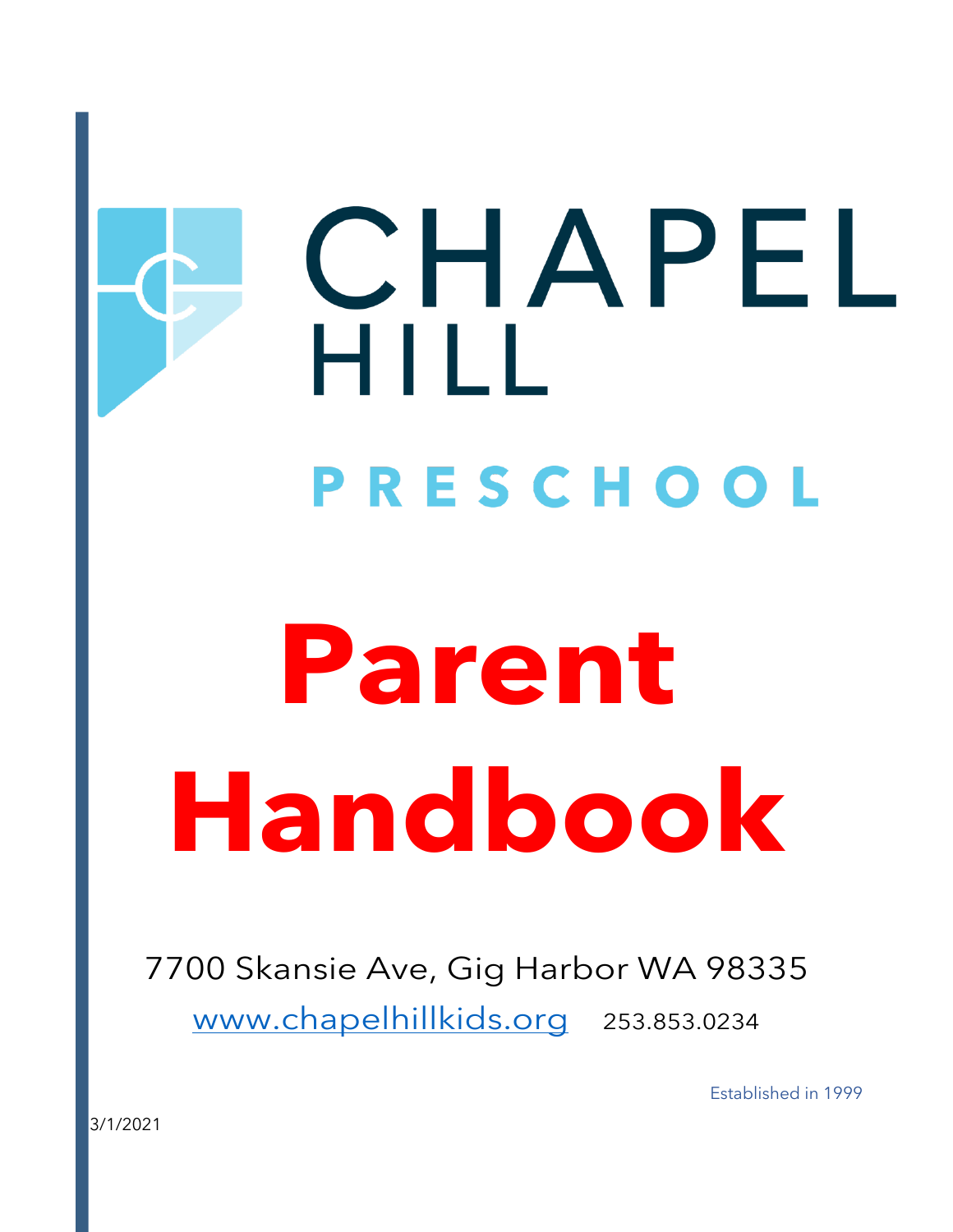## **Welcome to Chapel Hill Preschool!**

Our children are so precious, and we delight in partnering with you to provide educational and social experiences to nurture their growth. We purpose to have a place where your children learn to love school and love God. As the year progresses, I look forward to knowing you and your child better. Please feel free to stop in to chat or call, especially if you have any questions or concerns. We are all working together for the same goal — to grow great kids! We are honored and privileged that you have chosen to trust us with your children.

Blessings to You,

Beverly Burmark,

Preschool Director

## **Mission Statement**

Chapel Hill Preschool, as a ministry of Chapel Hill Church seeks to develop a love of learning in preschool age children. We accomplish this through introducing children to a developmentally appropriate classroom that is Christ-centered and ministers to their social, emotional, physical, intellectual and spiritual needs.

## **Our Goals**

To challenge children to explore the world around them, to discover for themselves the wonder of creation, and to get to know the love of God.

To encourage activities that build self-confidence in each child.

To provide a curriculum based on knowledge of child development and learning that gives each child the opportunity to develop as a unique person and at his or her own individual pace.

To provide a model where children express their ideas and concerns in emotionally healthy ways and learn to appreciate the ideas and feelings of others.

To nurture in each child the knowledge that they are special to God-- created, loved, and uniquely gifted by Him.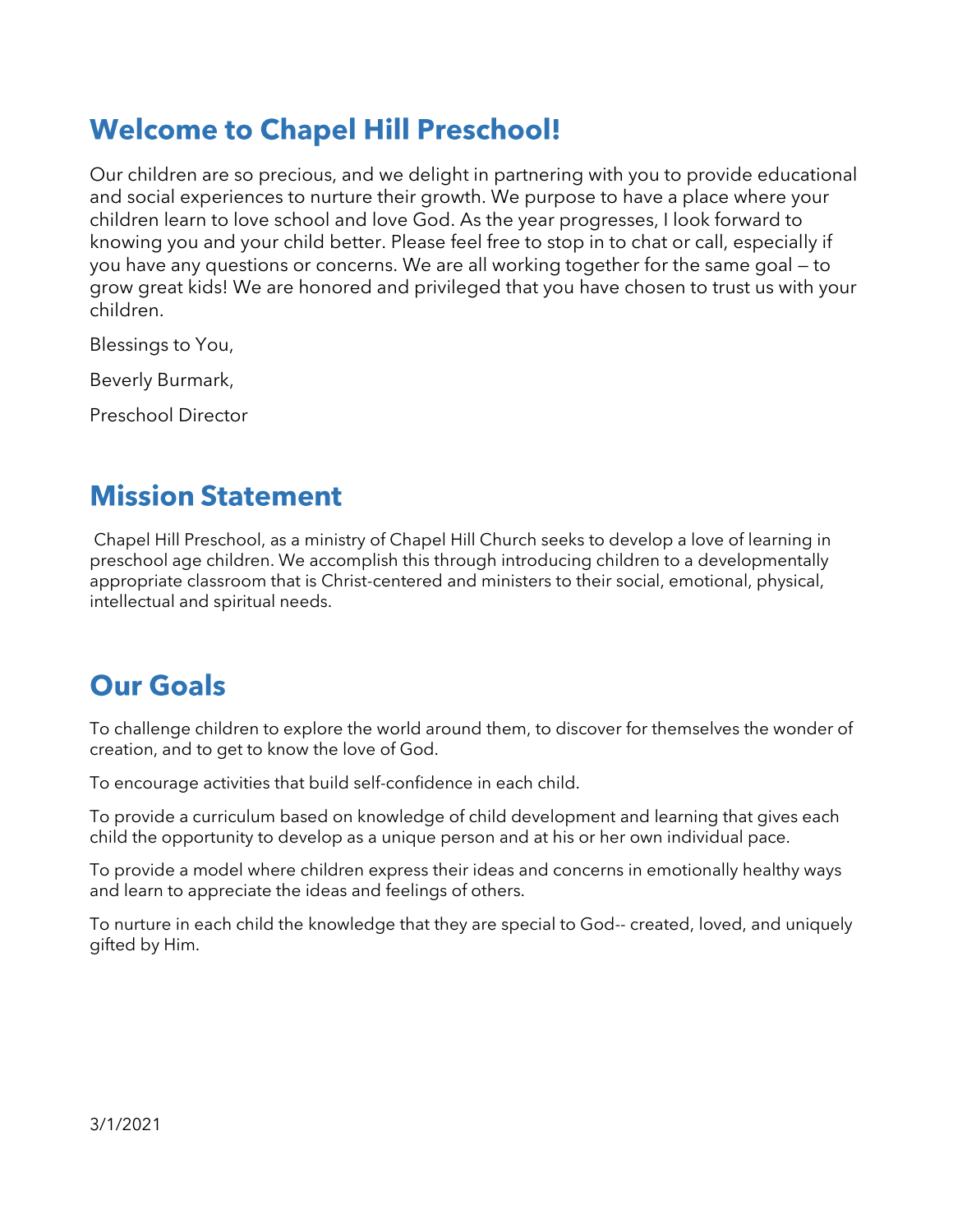## **Chapel Hill Preschool Program**

**School Hours-** 9:00 - 12:00AM or 9:00AM - 1:00PM

**Class Size—**Classes are limited to a maximum of 10- 16 students, depending upon their age. There is a lead teacher and an assistant teacher for each class.

**Staff—**The Chapel Hill Preschool staff consists of persons professionally trained and experienced in early childhood education. All staff members sign a profession of faith and are expected to live and teach a lifestyle that reflects the Christian faith.

**Daily Program**—A typical day includes small and large group activities, independent learning tasks, language, math, art, music, physical activities and story time. Built into these activities are many opportunities to share Biblical truths. The daily schedule for each class is posted in the classroom.

**Field Trips—**We periodically take field trips away from the facility. At other times, resource people come to the school to share with us. Parents will be notified when any such special activity is planned. For safety reasons, it may be necessary to request each student have a parent or parent-substitute accompany him or her on a trip. When you participate in such an activity with your child, we prefer that other siblings be left at home.

**Chapel—**This is a time when the classes gather weekly in the Memorial Chapel to sing praises to God and learn biblical truths in a larger group setting.

**Birthdays—**Birthdays are a special time to honor your child. The teacher will coordinate the classroom celebration with parents.

**Holidays and Celebrations—**We hold parties for holidays, birthdays, and class chosen events (PJ's & Pancakes for letter "P" day, etc.). Your child's teacher will let you know how you can help with these special fun days.

**Lunch Bunch--** Lunch Bunch is offered from 12:00-1:00<sub>PM</sub> on regular school days. Children may sign up by the day, joining children from other classes for a lunch and play time. Lunch Bunch costs are billed separately. Your child may bring a lunch from home OR you may purchase a lunch from Chapel Hill. If you choose to purchase a lunch, the culinary department offers a special child's menu. Indicate your preference on the menu slip by 9:30am and put it in the designated pocket in the Preschool Office. The cost of purchased lunches will be charged separately.

**Disaster Procedures –** A completed "Emergency Procedure Card" and a "comfort kit" in a gallon-sized zipped plastic bag, will be kept in storage outside. In the event that the building is evacuated and no return is allowed, students will remain with their teacher and class in a designated emergency area. Students will only be released to a parent or legal guardian or others with proper authorization.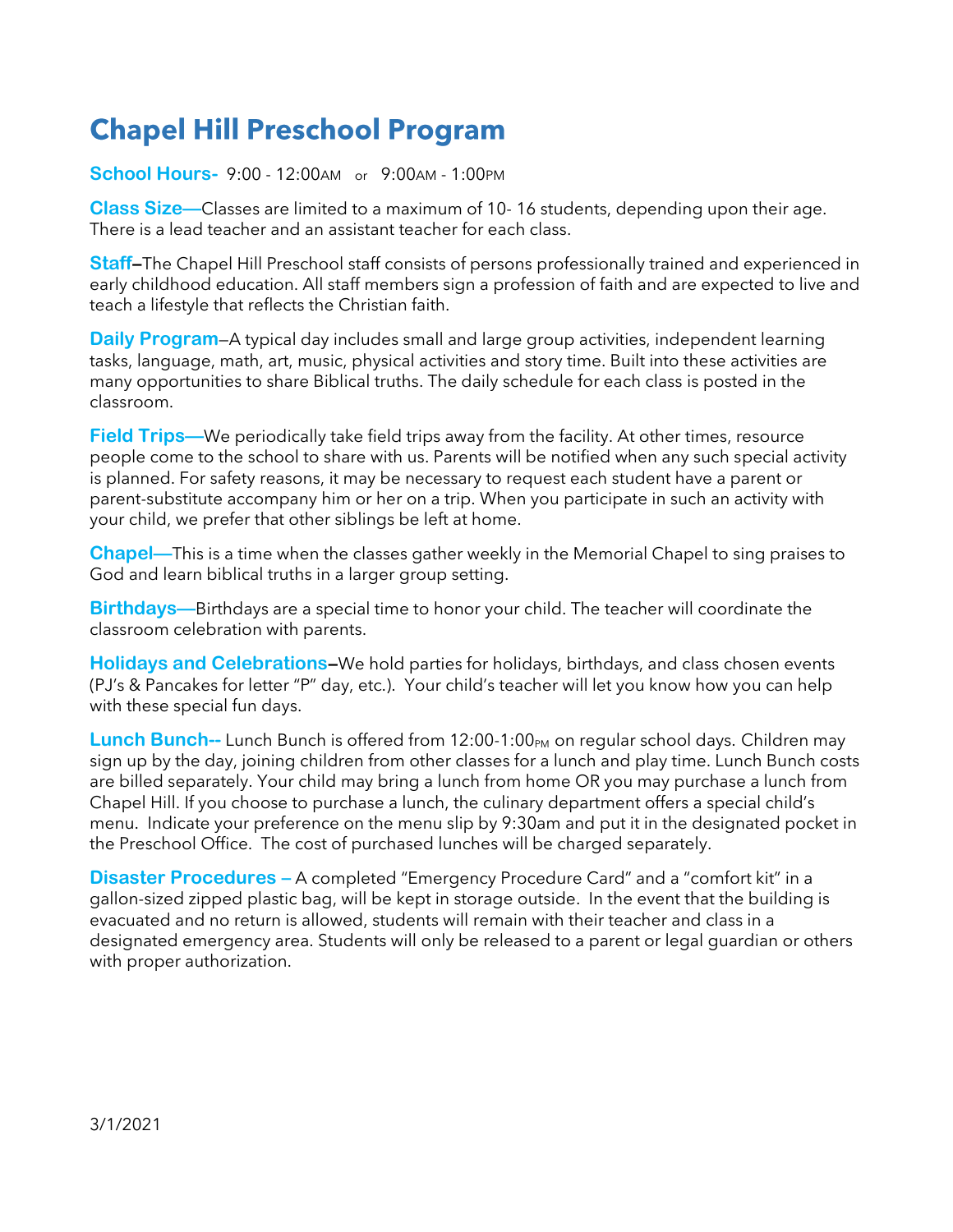## **Admission and Tuition Policies and Procedures**

In the admission of students, Chapel Hill does not discriminate on the basis of the applicant's race, color, religion, sex, national or ethnic origin.

**Application forms** are available at the office and on our website: www.chapelhillkids.org. Return them at the appropriate time along with the non-refundable registration fee. Early registration is available in December to families who are currently enrolled, and is open to the public in January. All other enrollment documents must be returned before your child begins preschool. Parents are encouraged to make an appointment with the Director to visit the school.

**Tuition Costs** are based on a 40-week preschool year. Tuition will be billed in 10 equal installments. Other charges/credits that may be incurred will be added or subtracted to the next bill. Tuition payments are made July through April unless otherwise arranged.

**Installment payments** are due on the 10<sup>th</sup> of each month and will be considered late after the  $15<sup>th</sup>$ . A late fee may be assessed when tuition is not paid by the  $15<sup>th</sup>$  of the month. Parents may be asked to withdraw their students from school should tuition payments become delinquent for two months. Students may be readmitted after tuition has been brought current and there is class availability.

**Discounts:** After one child in a family is enrolled in the school, all other siblings attending the school at the same time are eligible for a 10% reduction in the lower monthly tuition rate.

**Withdrawal:** A 30-day notice of anticipated withdrawal is required in order to obtain a refund of prepaid tuition. Refunds consist of any tuition that has been paid beyond the 30-day notice and are based on a weekly rate. Tuition will not be refunded after the 30<sup>th</sup> week of school.

**Assessment:** Each child is assessed by the teacher at the beginning of the school year. Comprehensive assessment of each child's progress is completed again mid-year and year-end. Parent-Teacher conferences are offered after the mid-year assessments, and year-end. The assessment looks at cognitive skills, language, social-emotional development, approaches to learning, health and physical development including self-help skills. Each teacher uses age specific assessment tools, and children are assessed in a non-threatening testing environment using materials the children are accustomed to. Copies of these assessments and related reports will be kept in each child's file and available only to parents or legal guardians. If the parent would like this information for another party, a written release is required.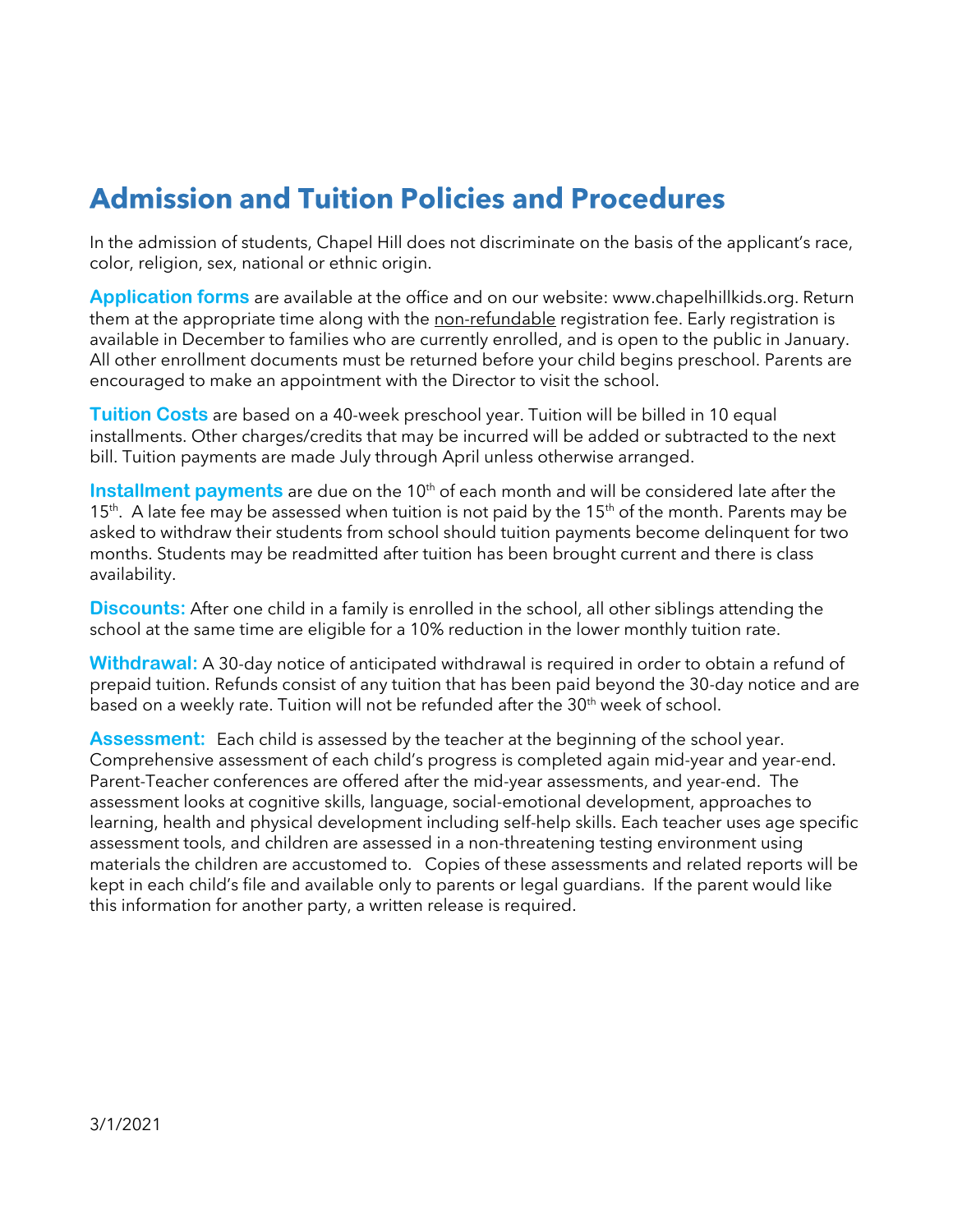## **Health and Safety**

One of our primary considerations in the preschool is to insure that our children are in a safe and healthy environment. Therefore:

No student who appears ill will be admitted to the program that day. Do not send your child to school if he/she has had within the last 24 hours: a fever, vomiting, sore throat, cold, watery or inflamed eyes, diarrhea, runny nose, constant cough, an undiagnosed rash, or sores. The child may return to school once he/she is no longer contagious.

Additional measures are in place during the COVID-19 outbreak. Our "Safety Plan for COVID-19" follows the guidelines of the Washington State Department of Health "Child Care, Youth Development, and Summer Day Camps During the Covid-19 Outbreak" guidelines.

**Immunizations:** All students must have an immunization record on file.

**Medication:** Please take care of all medication needs at home. An exception may be made if the child has a life-threatening ailment which requires medication be administered during school hours. Such medication must be prescribed by a physician and be in the original container with full instructions on the label, and will be kept in the preschool office with a completed Medical Permission form.

**Illness or Injury at School:** Should a child become ill at school, they will be isolated under adult supervision and a parent contacted. If we cannot reach a parent, we will contact those designated on the child's emergency card. Minor injuries will receive first aid treatment by a staff member if necessary. You will be notified of any such event. If a student is seriously injured, we will immediately call 911, then contact parents.

**Attendance Policy:** If your child will be absent for any reason, please notify the school office at 253.853.0234 or 253.853.0288 or the teacher directly.

**Locked Doors:** To improve the safety of your child, classroom doors remain locked during preschool hours. If you need to sign your child out early or to see the teacher, please go to the Preschool Office.

**Toileting Assistance:** The Preschool staff will assist your child with toileting, including diaper changes, wiping and clothing changes as needed unless you direct otherwise.

**Clothing:** We encourage active play and "messy" art. Please send children in washable, comfortable play clothes and closed-toe shoes. Sandals and "flip flops" are a safety concern, especially in the playground.

## **School Calendar**

School begins after Labor Day in September, and meets through mid-June. The Preschool uses the Peninsula School District Calendar as a guide which generally includes a break for Christmas and New Year holidays, a week for President's Break, and a week for Spring Break. We are also closed on school holidays for Veterans' Day, Thanksgiving, Martin Luther King's Birthday and Memorial Day. When Peninsula School District closes for inclement weather, Chapel Hill Preschool will also be closed. When "Late Start" (two hour delay) is declared, Preschool will offer classes 11:00- 1:00. Preschool Summer Camps are offered each Summer. Children may enroll for one week or multiple sessions of camp. The cost of these camps is not included in the regular school-year tuition and is paid separately.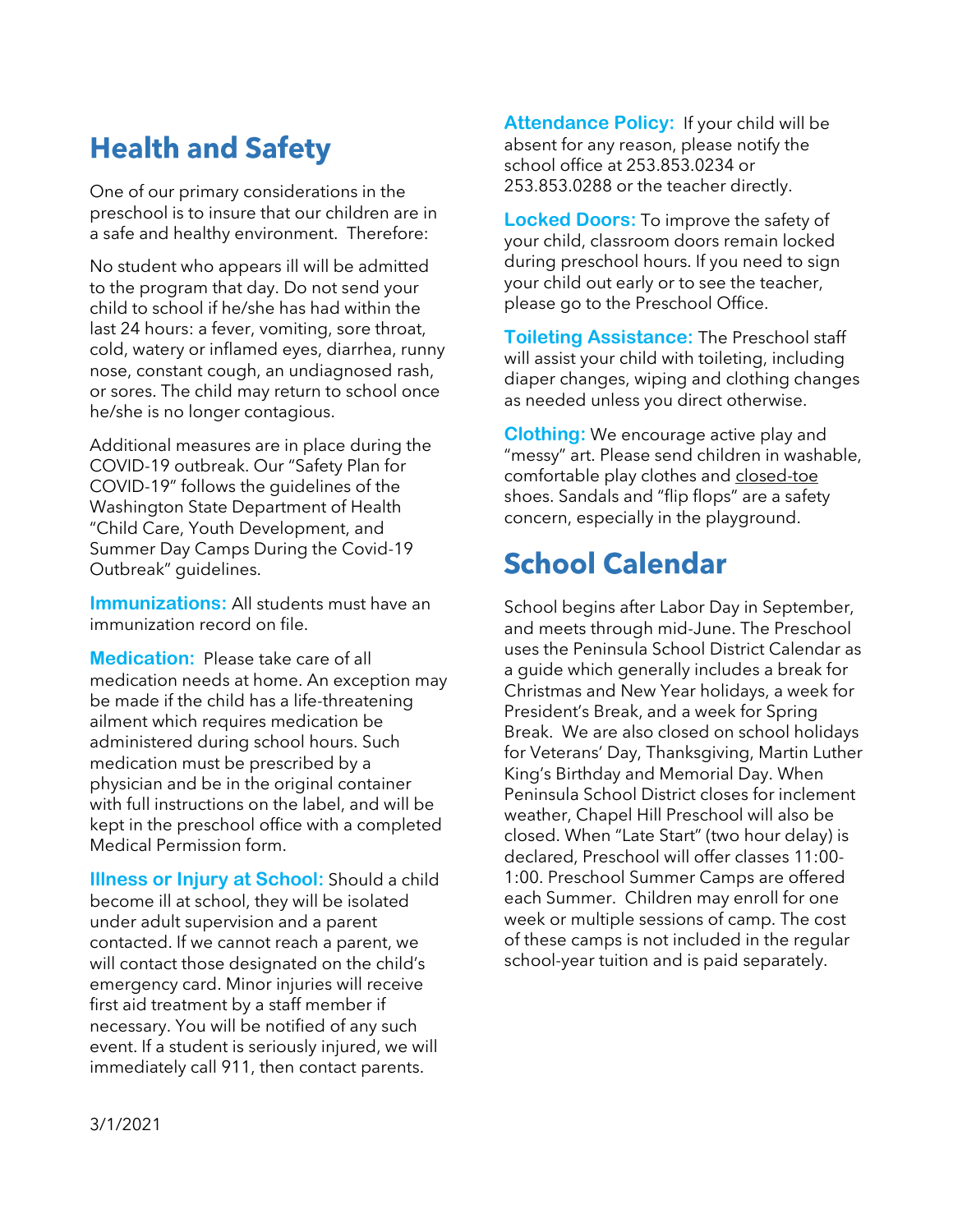## **Discipline Statement**

At Chapel Hill Preschool, we believe children find security and direction where there is consistent adult guidance and discipline. Our teachers both model and teach appropriate behavior. We earnestly strive, when correction is necessary, to discipline in an atmosphere that reflects Christ's love and acceptance.

We use several disciplinary techniques that help children to internalize rules and become self-directed in their behavior. These techniques include:

**Offering Choices** – providing an environment in which children can make choices that are good for them and for the group.

**Problem Solving** – helping a child or group of children work through a situation to a natural, positive, conclusion.

#### **Natural and Logical Consequences** –

stating school rules in clear and appropriate language and indicating the consequences of not obeying the rules. Discipline measures are fair and consistent.

**Redirecting** – distracting the child's attention from the disruptive behavior by helping him/her get involved in another acceptable activity.

**Taking a break** – sometimes a child needs to take some time away from the group in order to regain some self-control and rejoin his friends.

**Positive Reinforcement** – above all, we work at "catching them being good," and offer genuine praise for appropriate behavior.

No child enrolled in Chapel Hill Preschool will be subject to any form of corporal punishment, nor will any child be subject to any disciplinary action that results in unusual

punishment, infliction of pain, humiliation, intimidation, ridicule, coercion, threat, mental abuse, or other action of a punitive nature. Additionally, no Chapel Hill Preschool child or staff member will be subjected to any form of **sexual harassment** or intimidation by another student, staff member or parent.

## **Working Together**

**Parent Orientation:** Parents are invited to attend a parent orientation each fall. The Director and Teachers will be present to help make our partnership get off to a good start.

**Communication:** You will receive a newsletter/calendar from your child's teacher once a month. Teachers may also send information by email and post classroom photos to an online group. Please take the time to read them. They offer you an opportunity to talk with your children about the learning experience in the classroom.

**Assist in Classroom:** Come join in! Be an extra pair of hands at centers, art and play time. Read a story, share your profession and special experiences. Schedule the time with the teacher to best fit both of your schedules.

**Child Orientation and Conferences:** In

order to ease your child's transition into preschool, your child's teacher will be sending you a letter describing the events of the first day of school. If your child is a returning student, please feel free to visit their former teacher for hugs, hello and good wishes.

Formal conferences for all students are held twice a year—once mid-year and again towards the end of the year. Individual conferences may be scheduled as needed.

**Conflict resolution:** Please ask when you have a concern. We operate under a Biblical conflict resolution policy based on Matthew 18:15. First talk with the person you have the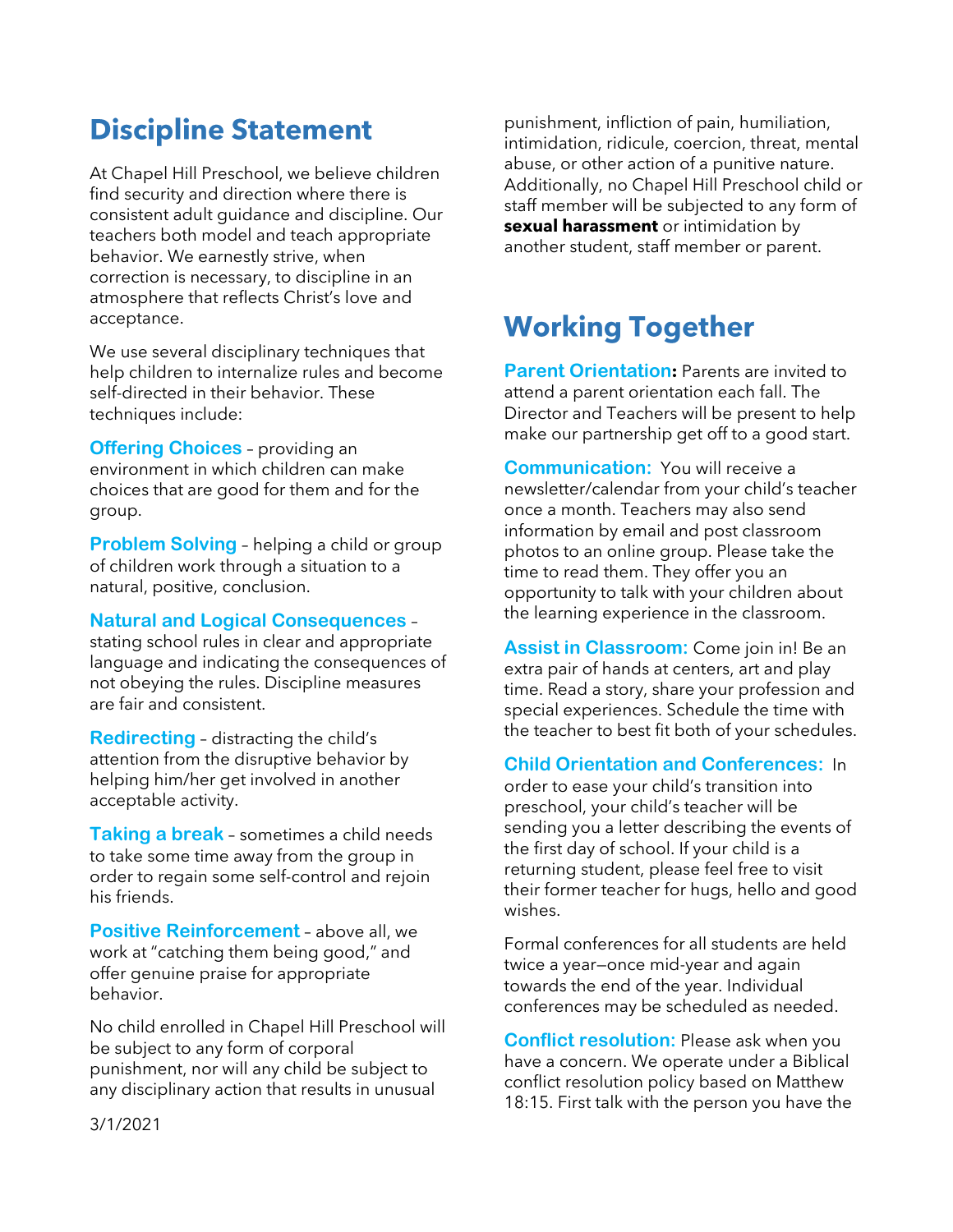conflict with, then to their supervisor. If the issue is still not solved to your satisfaction, make an appointment to talk to a Pastor.

**Parent Education:** Chapel Hill Preschool and the Church periodically sponsor education classes designed to assist in refining positive parenting techniques. Chapel Hill Church offers a lay counseling program which supports parenting on a more individual basis.

## **What Do We Do in**

## **Preschool?**

The information below will help you build an understanding of what your child does in the classroom, and will help you ask your child with confidence, "What did you do in school today?"

**Discovery Learning** Our discovery learning environment promotes trust, growth, and independence as children discover and learn through play. This method improves student's abilities as independent thinkers, and encourages them to become life-long learners. Our teachers facilitate this environment by appropriate room arrangement, units and themes, interests, and interaction with children, teachers, parents and members of our community. Our curriculum is based upon current research on how children learn best and utilizes several early childhood curricula.

#### **The Physical Environment**

We understand the importance of room arrangement and the selection, display and availability of materials in the room and on campus that support the development of trust, independence and initiative. You will see: Block/ construction/ building areas, table toy areas, art spaces, library and quiet spaces, dramatic play areas, sensory tables and tubs, Circle Time area, gym/indoor play spaces, outdoor play spaces, and the Chapel.

#### **The Teacher's Role is to:**

-Communicate a clear statement of teaching strategies that promote learning and growth.

-Maintain a consistent daily schedule

-Select developmentally appropriate units and themes

-Create a positive partnership with parents through clear communication and timely response to questions and concerns

-Model good relationships by demonstrating positive interactions with other staff, children and parents

**Literacy development** helps youngsters build an understanding of language and literature. It includes listening, speaking, reading, and writing activities. These activities help build skill in areas such as communication, vocabulary, letter recognition, and comprehension. Story time is designed to help youngsters develop an appreciation and enjoyment of literature, and gain a broader knowledge of the world around them.

**Math activities** include hands-on and reallife experiences. They also help youngsters develop awareness of numbers, geometry, patterns, measurement, and graphs.

**Manipulative activities** help students improve visual perception, hand-eye coordination, as well as problem solving and social skills.

**Circle time** is a group gathering during which the day's plans, ideas, and observations are shared. Circle activities are designs to stimulate youngsters' thinking, enrich their social skills, and strengthen their cooperation.

**Art activities** help youngsters creatively express their thoughts and feelings. They help reinforce fine motor skills and concept development in areas such as colors, shapes, and size relationships.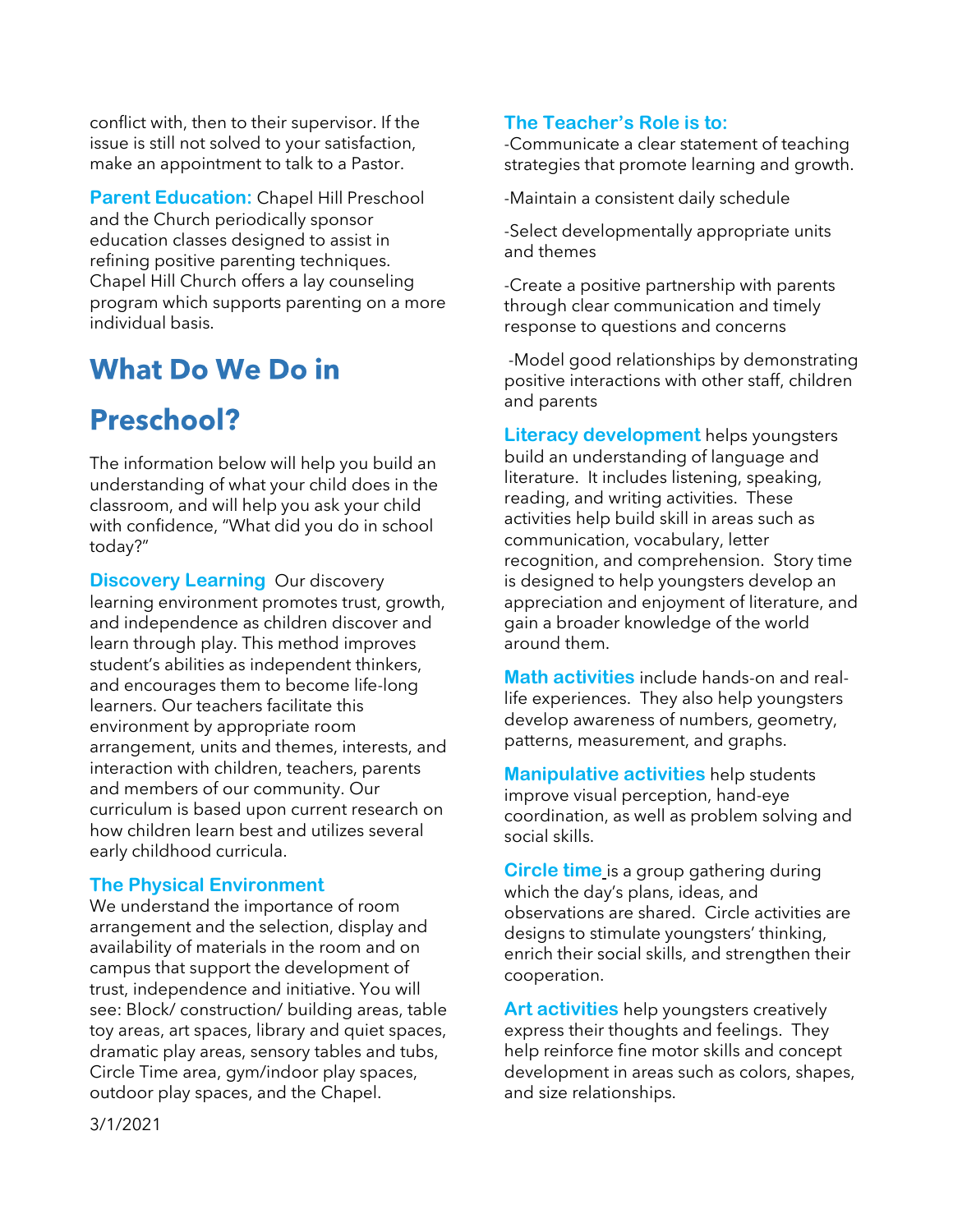**Dramatic-play activities** help children express themselves, practice life skills, improve social skills, increase self-esteem, build vocabulary, and solve problems.

**Music and dance activities** promote youngsters' listening skills, creative expression, and social skills. Music allows children to explore sound, volume, tempo, and rhythm.

**Science activities** offer children many hands-on opportunities for observation, exploration, investigation, making predictions, and experimentation.

**Sensory table activities** allow youngsters to experiment with textures and properties of different substances. These activities also promote the development of other skills, such as math, science, and language.

**Block play** gives children experience with many different concepts, such as shape and size discrimination, spatial relationships, number skills, balance, organization, cause and effect, and classification. Cooperative play skills, problem solving, and creativity are also promoted in block play.

**Gross-motor activities** give children the opportunity to use their large muscles, as well as their imaginations, as they engage in fun, healthy exercises.

**Fine-motor activities** help improve smallmuscle development and hand-eye coordination, Some common items that can be used in developing skills include puzzles, laces, pegboards, writing tools, scissors, and glue.

## **Curriculum Goals**

#### **Spiritual Growth**

**-**-Know that God is always with them -Learn Biblical truths and ways to practice them

-learn to communicate God's love and joy to others

#### **Cognitive Growth**

- develop a positive attitude toward learning - be successful in "learning through play" activities

- make discoveries

- take risks to continue with a task after making a mistake

#### **Enhance Learning Skills**

- ask questions and to recall experiences

- use developing perceptual/motor skills to explore and investigate the environment

#### **Expand Logical Thinking Skills**

- identify similarities and differences (attributes) among objects (e.g., shapes, colors, sizes, textures)

- sort objects according to common characteristic (e.g., look alike, things that belong together)

- identify common characteristics of objects and events.

- arrange events in a sequence (e.g., what happened first, second, and last)

- arrange objects in a series, (e.g., smallest to largest)

- recognize patterns and be able to repeat them

- describe simple cause and effect relationships on the basis of concrete experiences

- identify solutions to problems

#### **To Acquire a Better Understanding of the Immediate World**

-demonstrate a beginning understanding of time concepts (sequence of the day's activities: yesterday, today, and tomorrow) - use concepts of quantity, volume, and mass to describe activities

- identify and use the names of objects and things in the environment

- make comparisons (e.g., more/less, larger/smaller, taller/shorter)

- identify and use words to describe the

characteristics of objects (color, size, shape)

- identify where objects exist in space (below, inside, under)